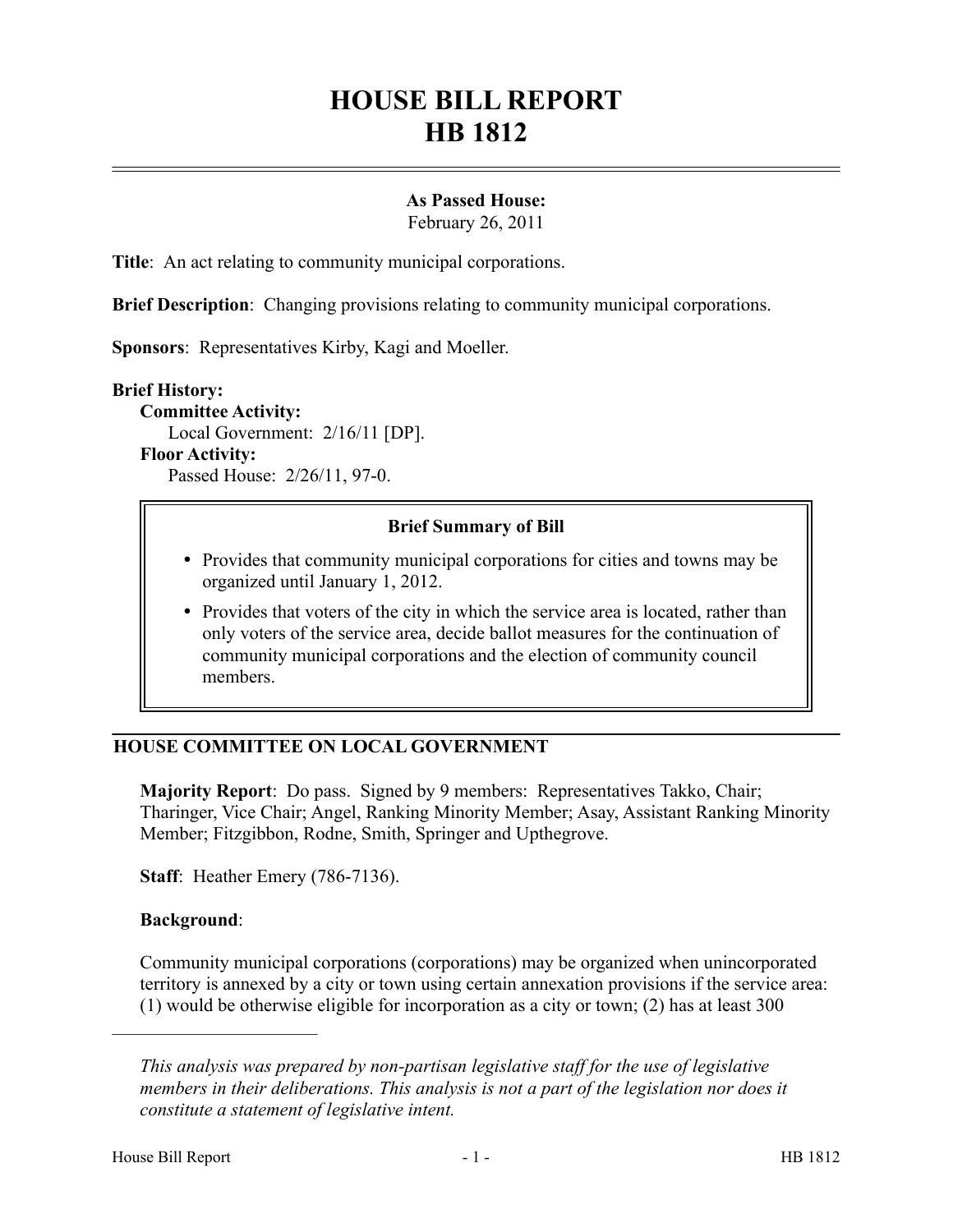inhabitants and 10 percent of the population of the annexing city or town; or (3) has at least 1,000 inhabitants. Corporations may also be organized when two or more cities are consolidated pursuant to specific statutory requirements.

No territory may be included within the service area of two or more corporations. After initial organization, the ongoing existence of corporations must be ratified by qualified voters within the service area of the corporation every four years.

Corporations are governed by a community council composed of five members serving fouryear terms. Community council members are elected at the same elections authorizing the continued existence of the corporation. Community councils are staffed by a deputy to the appropriate city clerk. The city is required to provide the council with clerical and technical assistance and a properly equipped office. The necessary expenses of the community council must be budgeted and paid by the city.

Corporations have specific land use powers and duties prescribed in statute. The adoption, approval, enactment, amendment, granting, or authorization by the city council or commission of an ordinance or resolution applying to land, buildings, or structures within a corporation becomes effective upon either approval by the community council, or by failure of the community council to disapprove the ordinance or resolution within 60 days. Such authority applies to specified land use controls, including comprehensive plans, zoning ordinances, and subdivision plats.

In addition to powers and duties relating to the approval of zoning regulations and restrictions, a corporation acting through its community council may:

- make recommendations concerning a proposed comprehensive plan or other proposal that directly or indirectly affects the use of property or land within the service area;
- provide a forum for the consideration of the conservation, improvement, or development of property or land within the service area; and
- advise, consult, and cooperate with the legislative authority of the city on local matters directly or indirectly affecting the service area.

## **Summary of Bill**:

The statutory authority providing for the initial organization of corporations for cities and towns expires January 1, 2012. Ballot measures ratifying the continued existence of corporations must be approved by a majority of the voters of the city in which the service area of the corporation is located. Additionally, community council members for the corporations must be elected by a majority of the voters of the city in which the service area is located. Technical corrections are made.

## **Appropriation**: None.

**Fiscal Note**: Not requested.

**Effective Date**: The bill takes effect 90 days after adjournment of the session in which the bill is passed.